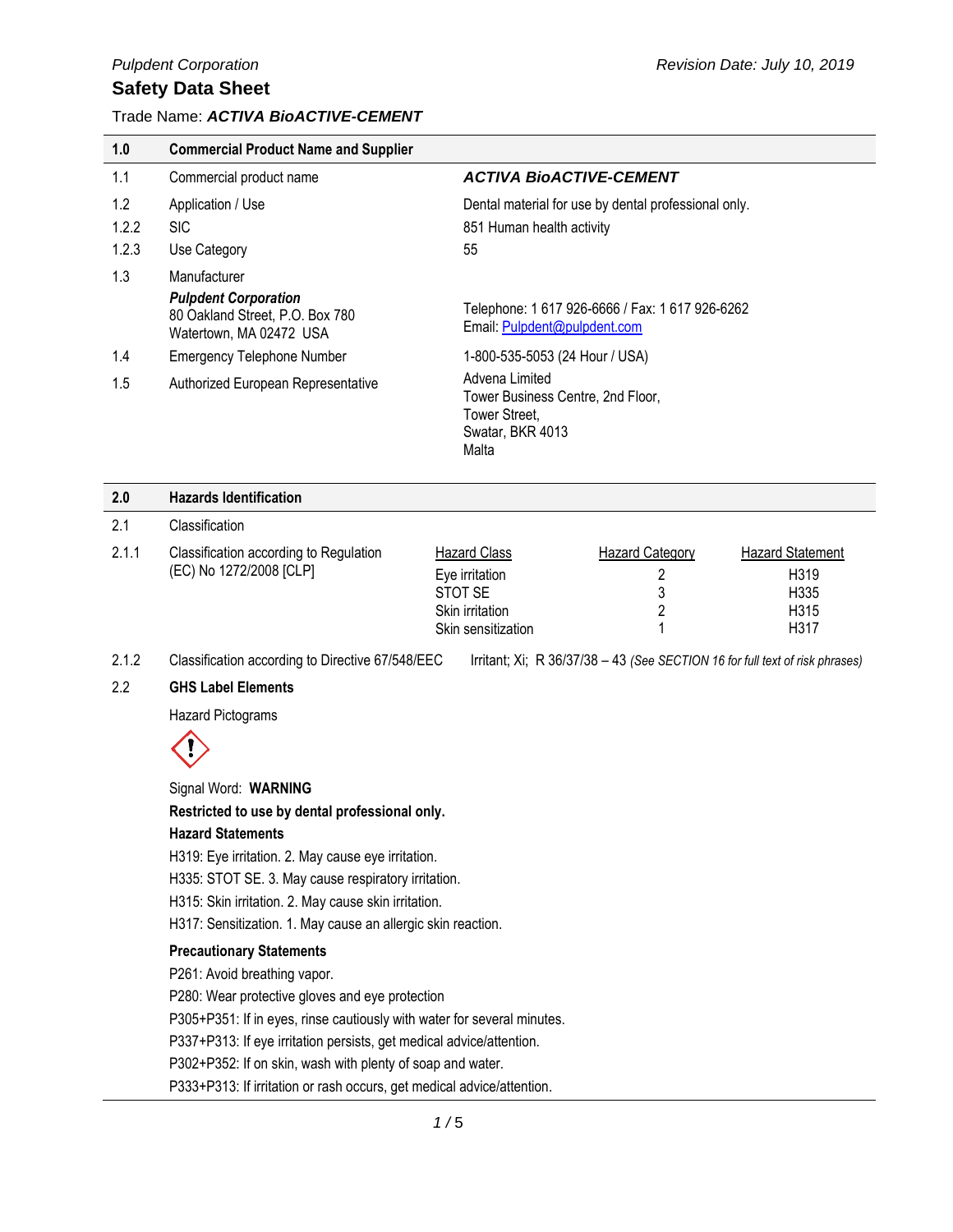#### Trade Name: *ACTIVA BioACTIVE-CEMENT*

P410+P411: Protect from sunlight. Store at temperature not exceeding 27°C / 80°F.

| 3.0        | Composition                                                                                                                                                                                                                                                                           |                                                                                  |                                                                                                                                                                                      |                           |                                  |                                                                                                       |
|------------|---------------------------------------------------------------------------------------------------------------------------------------------------------------------------------------------------------------------------------------------------------------------------------------|----------------------------------------------------------------------------------|--------------------------------------------------------------------------------------------------------------------------------------------------------------------------------------|---------------------------|----------------------------------|-------------------------------------------------------------------------------------------------------|
| 3.1        | Chemical characterization of the preparation:                                                                                                                                                                                                                                         |                                                                                  | Bioactive ionic resin with reactive glass filler                                                                                                                                     |                           |                                  |                                                                                                       |
| 3.2        | Hazardous ingredients                                                                                                                                                                                                                                                                 |                                                                                  |                                                                                                                                                                                      |                           |                                  |                                                                                                       |
|            | <b>CAS Number</b><br>Name of the Ingredient                                                                                                                                                                                                                                           |                                                                                  |                                                                                                                                                                                      | Concentration             | Classification<br>per 67/548/EEC | Classification per Regulation (EC)<br>No.1272/2008 (CLP).                                             |
|            | Proprietary                                                                                                                                                                                                                                                                           | Blend of diurethane and<br>other methacrylates with<br>modified polyacrylic acid |                                                                                                                                                                                      | 52.9%                     | Irritant; Xi<br>R 3637//38 - 43  | Eye irritation, 2, H319<br>STOT SE 3, H335<br>Skin irritation, 2, H315<br>Skin sensitization, 1, H317 |
|            | 112945-52-5                                                                                                                                                                                                                                                                           | Silica, amorphous                                                                |                                                                                                                                                                                      | 5.1%                      | Irritant; Xi,<br>R 36/37/38      | Eye irritation, 2, H319<br>STOT SE 3, H335<br>Skin irritation, 2, H315                                |
|            | 7681-49-4                                                                                                                                                                                                                                                                             | Sodium fluoride                                                                  |                                                                                                                                                                                      | 0.90%                     | Harmful (Xn);<br>R22-36/38       | Acute toxicity, 4, H302<br>Skin irritation, 2, H315<br>Eye irritation, 2, H319                        |
| 4.0        | <b>First Aid Measures</b>                                                                                                                                                                                                                                                             |                                                                                  |                                                                                                                                                                                      |                           |                                  |                                                                                                       |
| 4.1        | General Information<br>May be irritating to eyes, respiratory system and skin. Avoid contact with eyes and<br>skin. Do not inhale vapors. May cause sensitization by skin contact. Show this safety<br>data sheet to medical personnel. Get medical attention in case of uncertainty. |                                                                                  |                                                                                                                                                                                      |                           |                                  |                                                                                                       |
| 4.2        | Inhalation<br>medical attention.                                                                                                                                                                                                                                                      |                                                                                  | Move to fresh air. If necessary, administer oxygen and/or artificial respiration. Seek                                                                                               |                           |                                  |                                                                                                       |
| 4.3        | <b>Skin Contact</b>                                                                                                                                                                                                                                                                   |                                                                                  | Take off contaminated clothing. Wash skin thoroughly with soap and water.                                                                                                            |                           |                                  |                                                                                                       |
| 4.4        | Eye Contact                                                                                                                                                                                                                                                                           |                                                                                  | Keep eyelids apart; flush with running water for 15+ minutes. Get medical attention.                                                                                                 |                           |                                  |                                                                                                       |
| 4.5        | Ingestion                                                                                                                                                                                                                                                                             |                                                                                  | Rinse mouth with water. Do not induce vomiting. Get immediate medical attention.<br>May be irritating to mucous membranes. Never give anything by mouth to an<br>unconscious person. |                           |                                  |                                                                                                       |
| 4.6<br>4.7 | Precautions for first responders<br>Information for physicians                                                                                                                                                                                                                        |                                                                                  | Ventilate the area. Wear eye and skin protection.                                                                                                                                    |                           |                                  |                                                                                                       |
|            | Symptoms                                                                                                                                                                                                                                                                              |                                                                                  | Irritation or redness in eyes, throat or on skin.                                                                                                                                    |                           |                                  |                                                                                                       |
|            | Hazards                                                                                                                                                                                                                                                                               |                                                                                  | skin contact.                                                                                                                                                                        |                           |                                  | May be irritating to eyes, respiratory system and skin. May cause sensitization by                    |
|            | Treatment                                                                                                                                                                                                                                                                             |                                                                                  |                                                                                                                                                                                      | As above under First Aid. |                                  |                                                                                                       |
| 5.0        | <b>Fire Fighting Measures</b>                                                                                                                                                                                                                                                         |                                                                                  |                                                                                                                                                                                      |                           |                                  |                                                                                                       |
| 5.1        | Suitable extinguishing media<br>Carbon dioxide, dry chemical, alcohol foam, or water fog. Water spray may be used<br>to keep fire exposed containers cool.                                                                                                                            |                                                                                  |                                                                                                                                                                                      |                           |                                  |                                                                                                       |
| 5.2        | Extinguishing media to avoid                                                                                                                                                                                                                                                          |                                                                                  | Do not use direct water stream                                                                                                                                                       |                           |                                  |                                                                                                       |
| 5.3        | Special exposure hazards in a fire                                                                                                                                                                                                                                                    |                                                                                  | Heat may cause polymerization with rapid release of energy.                                                                                                                          |                           |                                  |                                                                                                       |
| 5.4        | Special protective equipment for<br>Self-contained breathing apparatus<br>fire-fighters                                                                                                                                                                                               |                                                                                  |                                                                                                                                                                                      |                           |                                  |                                                                                                       |
| 6.0        | <b>Accidental Release Measures</b>                                                                                                                                                                                                                                                    |                                                                                  |                                                                                                                                                                                      |                           |                                  |                                                                                                       |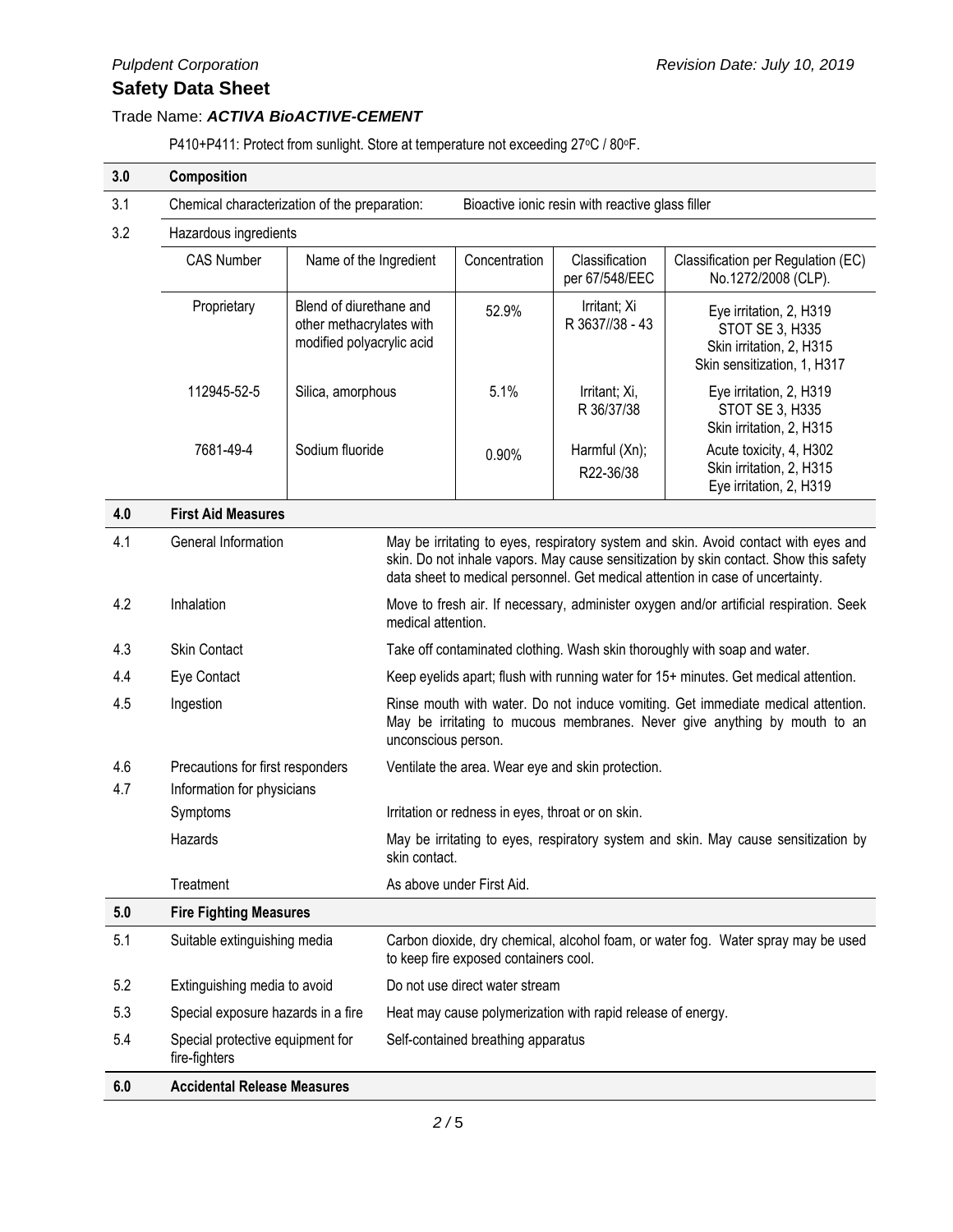## *Pulpdent Corporation Revision Date: July 10, 2019*

## Trade Name: *ACTIVA BioACTIVE-CEMENT*

| 6.1     | Personal precautions.                                  | Wear safety glasses, gloves and lab coat.                                                                                                                                                                                                                                                              |
|---------|--------------------------------------------------------|--------------------------------------------------------------------------------------------------------------------------------------------------------------------------------------------------------------------------------------------------------------------------------------------------------|
| 6.2     | Environmental precautions                              | Avoid releasing large amounts of uncured material into the environment. Cured / set-<br>up material is, to our knowledge, inert.                                                                                                                                                                       |
| 6.3     | Method for clean up                                    | Contain spilled material. Absorb or wipe up spill with suitable material (paper towels<br>or cloths). Collect for disposal in a covered container. Wash area of spill with alcohol<br>or soap and water.                                                                                               |
| 7.0     | <b>Handling and Storage</b>                            |                                                                                                                                                                                                                                                                                                        |
| 7.1     | Handling                                               | For use only by dental professionals. Follow good hygiene practices. Avoid direct /<br>strong light sources, temperature extremes (>27°C/80°F, <5°C/40°F), contamination,<br>cross-contamination. Recap immediately after use.                                                                         |
| 7.2     | Storage                                                | Store product tightly capped in original container at cool room temperature (<25°C).<br>Avoid direct, strong light, sources of ignition and extremes of temperature. Shelf life<br>for unopened product is two years from date of manufacture, provided that the<br>material has been stored properly. |
| 7.3     | Specific uses                                          | Dental cement                                                                                                                                                                                                                                                                                          |
| 8.0     | <b>Exposure Controls / Personal Protection</b>         |                                                                                                                                                                                                                                                                                                        |
| 8.1     | Exposure limit values                                  | PEL: Not established. TLV: Not established.                                                                                                                                                                                                                                                            |
| 8.2     | Exposure controls                                      |                                                                                                                                                                                                                                                                                                        |
| 8.2.1   | Occupational exposure controls                         | No special equipment required under normal conditions of use                                                                                                                                                                                                                                           |
| 8.2.1.1 | Respiratory protection                                 | Good general ventilation is sufficient to control any airborne vapors.                                                                                                                                                                                                                                 |
| 8.2.1.2 | Hand protection                                        | No special requirements other than the usual surgical gloves worn by dental staff.                                                                                                                                                                                                                     |
| 8.2.1.3 | Eye protection                                         | No special requirements other than the usual safety glasses worn by dental staff.                                                                                                                                                                                                                      |
| 8.2.1.4 | Skin protection                                        | Good personal hygiene and safety practices; wearing a lab coat.                                                                                                                                                                                                                                        |
| 8.2.1.5 | Other controls                                         | Emergency eye wash fountain should be available. Wash hands after use.                                                                                                                                                                                                                                 |
| 8.2.2   | Environmental exposure controls                        | Cure material before disposing.                                                                                                                                                                                                                                                                        |
| 9.0     | <b>Physical and Chemical Properties</b>                |                                                                                                                                                                                                                                                                                                        |
| 9.1     | Characteristics                                        |                                                                                                                                                                                                                                                                                                        |
| 9.1.1   | Appearance /Color / Physical state                     | Two pastes: Part A is yellowish; Part B is off-white                                                                                                                                                                                                                                                   |
| 9.1.2   | Odor                                                   | Faint, characteristic                                                                                                                                                                                                                                                                                  |
| 9.2     | Important health, safety and environmental information |                                                                                                                                                                                                                                                                                                        |
| 9.2.1   | pH                                                     | Not determined                                                                                                                                                                                                                                                                                         |
| 9.2.2   | Boiling point                                          | Not determined                                                                                                                                                                                                                                                                                         |
| 9.2.3   | Flash point                                            | Not determined                                                                                                                                                                                                                                                                                         |
| 9.2.4   | Flammability (solid, gas)                              | Not applicable                                                                                                                                                                                                                                                                                         |
| 9.2.5   | Explosive properties                                   | Not applicable                                                                                                                                                                                                                                                                                         |
| 9.2.6   | Oxidizing properties                                   | Not determined                                                                                                                                                                                                                                                                                         |
| 9.2.7   | Vapor pressure                                         | $< 1$ mm Hg                                                                                                                                                                                                                                                                                            |
| 9.2.8   | Specific gravity                                       | Part A: 1.460 ± 0.02 g/mL; Part B: 1.380 ± 0.02 g/mL                                                                                                                                                                                                                                                   |
|         |                                                        | 3/5                                                                                                                                                                                                                                                                                                    |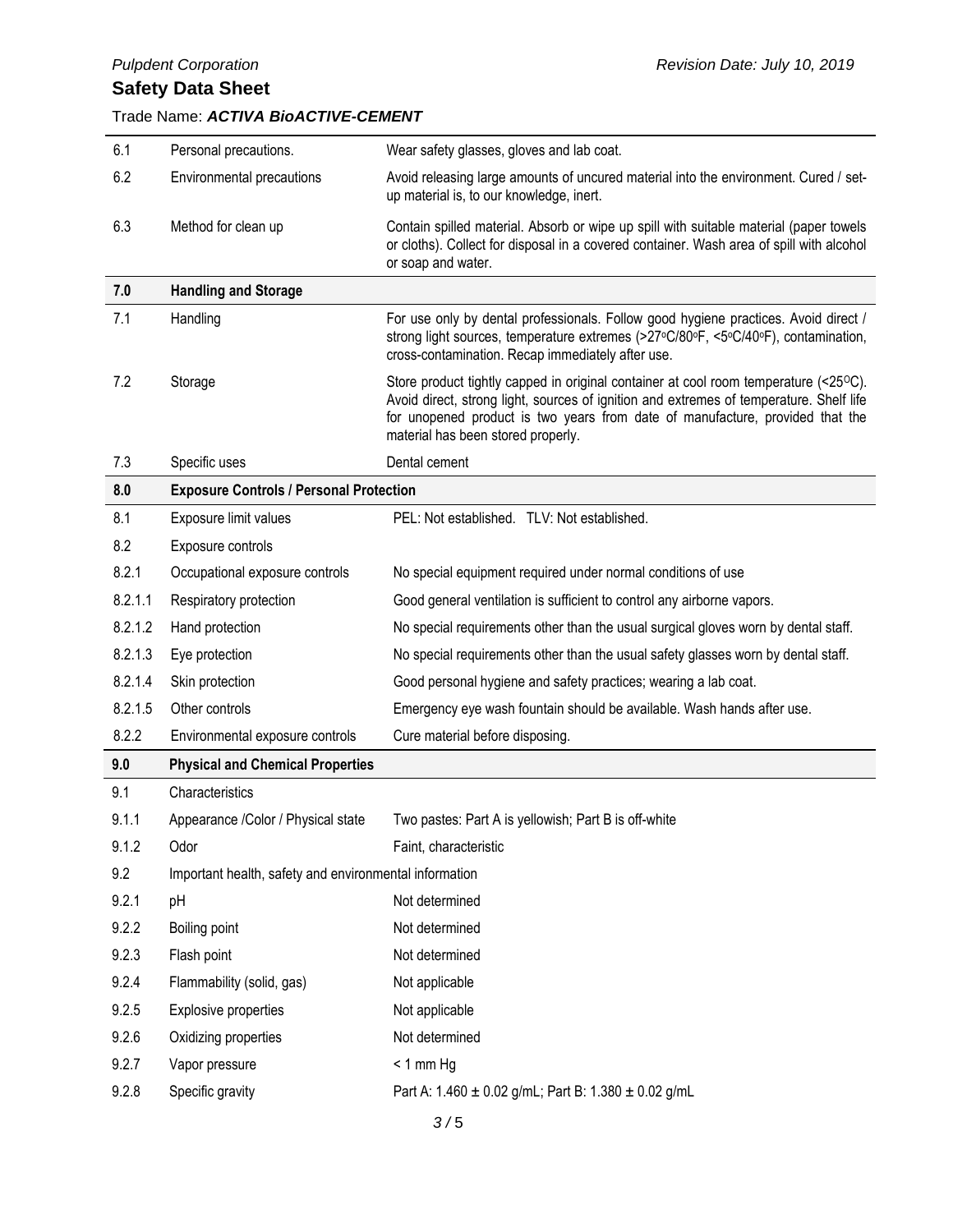#### Trade Name: *ACTIVA BioACTIVE-CEMENT*

| 9.2.9  | Solubility in water                                     | Nil                                                                                                                                                                                                                                                                                                      |
|--------|---------------------------------------------------------|----------------------------------------------------------------------------------------------------------------------------------------------------------------------------------------------------------------------------------------------------------------------------------------------------------|
| 9.2.10 | Partition coefficient                                   | Not determined                                                                                                                                                                                                                                                                                           |
| 9.2.11 | Viscosity                                               | Not determined                                                                                                                                                                                                                                                                                           |
| 9.2.12 | Vapor density                                           | Not determined                                                                                                                                                                                                                                                                                           |
| 9.2.13 | Evaporation rate                                        | Not determined                                                                                                                                                                                                                                                                                           |
| 10.0   | <b>Stability and reactivity</b>                         |                                                                                                                                                                                                                                                                                                          |
| 10.1   | Conditions to avoid                                     | Temperature > 38°C, intense light, cross-contamination.                                                                                                                                                                                                                                                  |
| 10.2   | Materials to avoid                                      | Reducing and oxidizing agents, peroxides, amines.                                                                                                                                                                                                                                                        |
| 10.3   | Hazardous decomposition products                        | Under fire conditions and with amounts greater than that supplied in this<br>product, hazardous polymerization may occur with heat build-up and release of<br>carbon monoxide, carbon dioxide, and oxides of nitrogen.                                                                                   |
| 10.4   | Further information                                     | Stable material if stored and used as directed. Polymerization will occur when<br>light-cured material is exposed to direct light.                                                                                                                                                                       |
| 11.0   | <b>Toxicological information</b>                        |                                                                                                                                                                                                                                                                                                          |
| 11.1   | Acute toxicity                                          | Finished product in paste form presents a minimal health hazard under normal<br>conditions of use and in the quantities necessary for dental restoration.<br>Sodium fluoride: Oral rat LD <sub>50</sub> : 180 mg/kg<br>Silica, amorphous: Oral rat LD <sub>50</sub> : 3160 mg/kg                         |
| 11.2   | Irritation and corrosiveness                            | May be irritating to eyes, respiratory tract, mucous membranes or skin on<br>contact or with prolonged exposure.                                                                                                                                                                                         |
| 11.3   | Sensitization                                           | May be sensitizing. Prolonged or frequent skin contact may cause allergic skin<br>reactions in some susceptible individuals.                                                                                                                                                                             |
| 11.4   | Sub-acute, sub-chronic and<br>prolonged toxicity        | Prolonged and/or frequent skin contact may cause allergic skin reactions in<br>susceptible individuals. Prolonged exposure to large amounts (more than in<br>this product) may cause eye and respiratory irritation.                                                                                     |
| 11.5   | Carcinogenicity, Mutagenicity,<br>Reproductive Toxicity | None known                                                                                                                                                                                                                                                                                               |
| 11.6   | Empirical data                                          | Biocompatibility has been tested and found to be acceptable.                                                                                                                                                                                                                                             |
| 11.7   | Clinical experience                                     | ACTIVA Bio-ACTIVE-CEMENT is a new product that has been evaluated by<br>dentist consultants. There have been no reports of adverse events. ACTIVA<br>Bio-ACTIVE-BASE/LINER, a similar material, has been on the market for<br>about 18 months with positive reviews and no complaints or adverse events. |
| 12.0   | <b>Ecological Information</b>                           |                                                                                                                                                                                                                                                                                                          |
| 12.1   | Ecotoxicity                                             | Avoid release of uncured material into the environment. To the best of our<br>knowledge, polymerized material is inert. No other information is available.<br>Follow all government regulations.                                                                                                         |
| 13.0   | <b>Disposal Considerations</b>                          |                                                                                                                                                                                                                                                                                                          |
| 13.1   | Regulations                                             | Follow all local and national government regulations in disposing material or<br>contaminated packaging.                                                                                                                                                                                                 |
| 14.0   | <b>Transport Information</b>                            |                                                                                                                                                                                                                                                                                                          |
|        |                                                         |                                                                                                                                                                                                                                                                                                          |